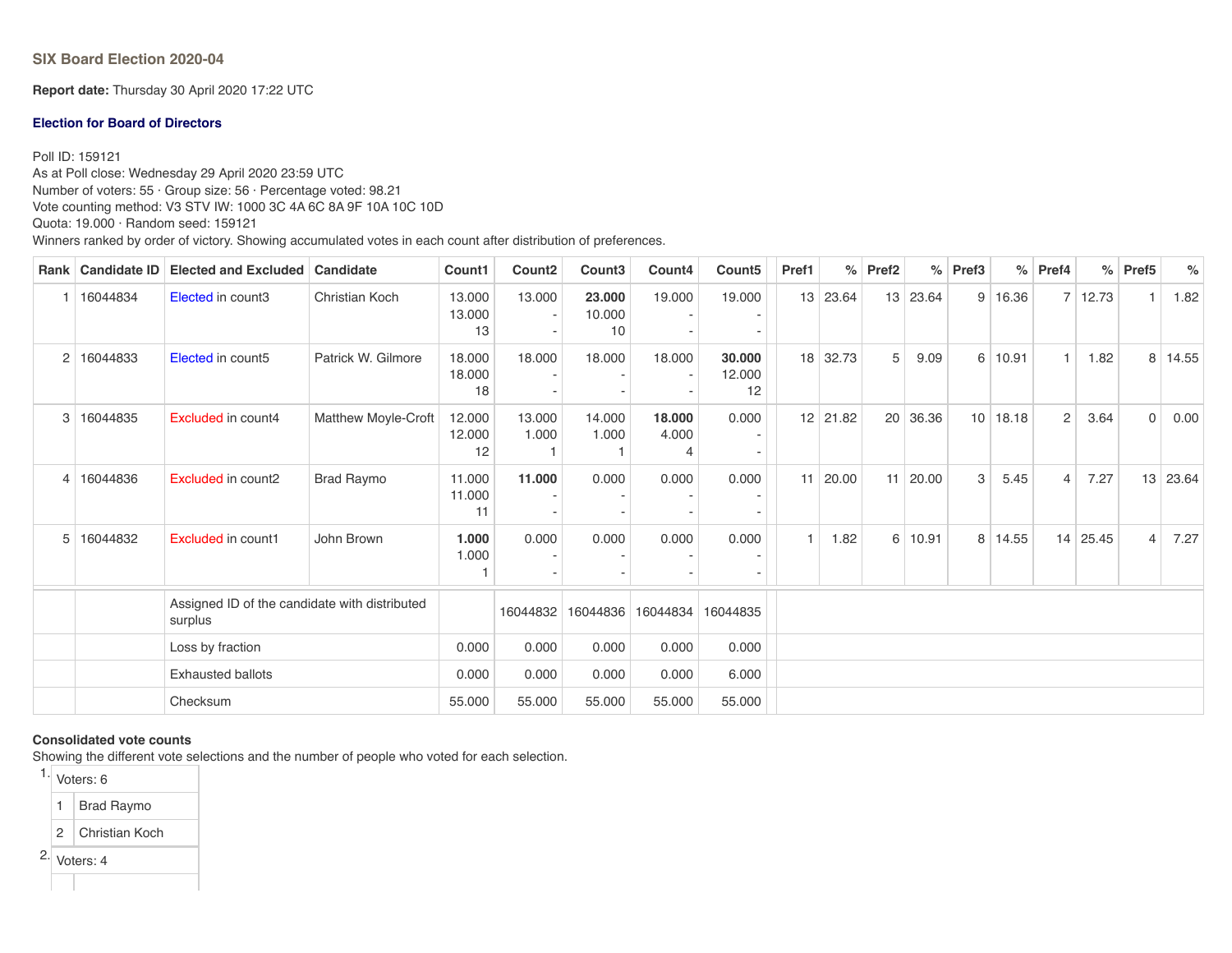- 1 Christian Koch
- 2 Brad Raymo

## 3. Voters: 3

- 1 Matthew Moyle-Croft
- 2 Patrick W. Gilmore
- 4. Voters: 3

### 1 Patrick W. Gilmore

- 2 Matthew Moyle-Croft
- 5. Voters: 2
	- 1 Matthew Moyle-Croft
	- 2 John Brown
- 6. Voters: 1
	- 1 Matthew Moyle-Croft
	- 2 Brad Raymo
- $7\sqrt{$  Voters: 1
	- 1 Patrick W. Gilmore
	- 2 Matthew Moyle-Croft
	- 3 John Brown
- 8. Voters: 1
	- 1 Patrick W. Gilmore
	- 2 Christian Koch
	- 3 Matthew Moyle-Croft
- 9. Voters: 1
	- 1 Christian Koch
	- 2 Brad Raymo
	- 3 Patrick W. Gilmore
- 10.  $|V_{\text{oters}: 1}|$ 
	- 1 Christian Koch
	- 2 Brad Raymo
	- 3 Matthew Moyle-Croft
- 11. Voters: 1
	- 1 Matthew Moyle-Croft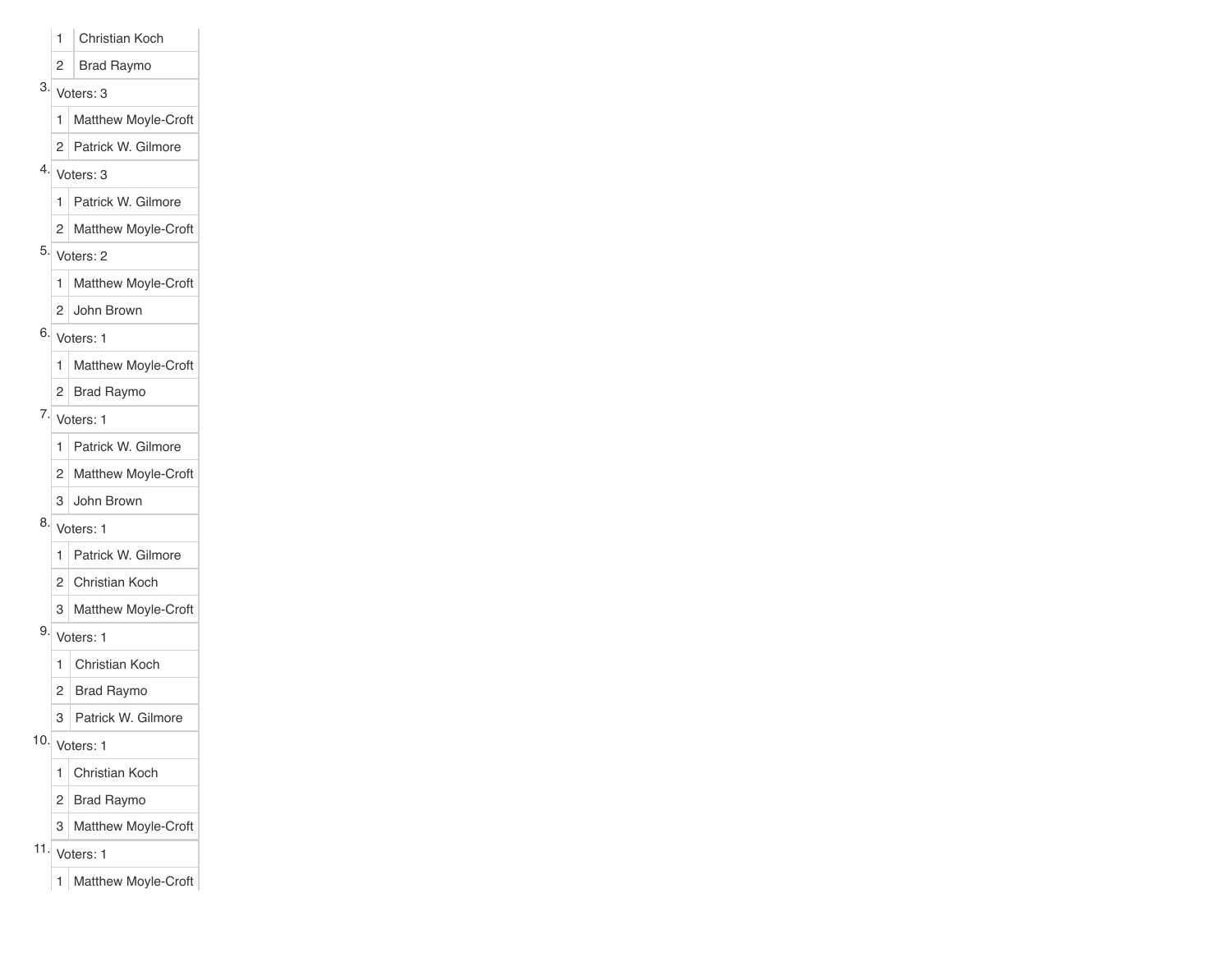#### 2 John Brown

#### 3 Patrick W. Gilmore

## 12.  $Veters: 1$

- 1 Matthew Moyle-Croft
- 2 John Brown
- 3 Christian Koch

## 13.  $Veters: 1$

1 Christian Koch

- 2 Matthew Moyle-Croft
- 3 Patrick W. Gilmore

## 14. Voters:  $1$

1 | Matthew Moyle-Croft

2 Christian Koch

3 Brad Raymo

## 15. Voters: 1

- 1 Patrick W. Gilmore
- 2 Matthew Moyle-Croft
- 3 John Brown
- 4 Brad Raymo

## 16. Voters: 1

- 1 Brad Raymo
- 2 Matthew Moyle-Croft
- 3 Christian Koch
- 4 John Brown
- $17.\overline{\phantom{a}}$  Voters: 5
	- 1 Patrick W. Gilmore
	- 2 Matthew Moyle-Croft
	- 3 John Brown
	- 4 Christian Koch
	- 5 Brad Raymo
- 18. Voters: 3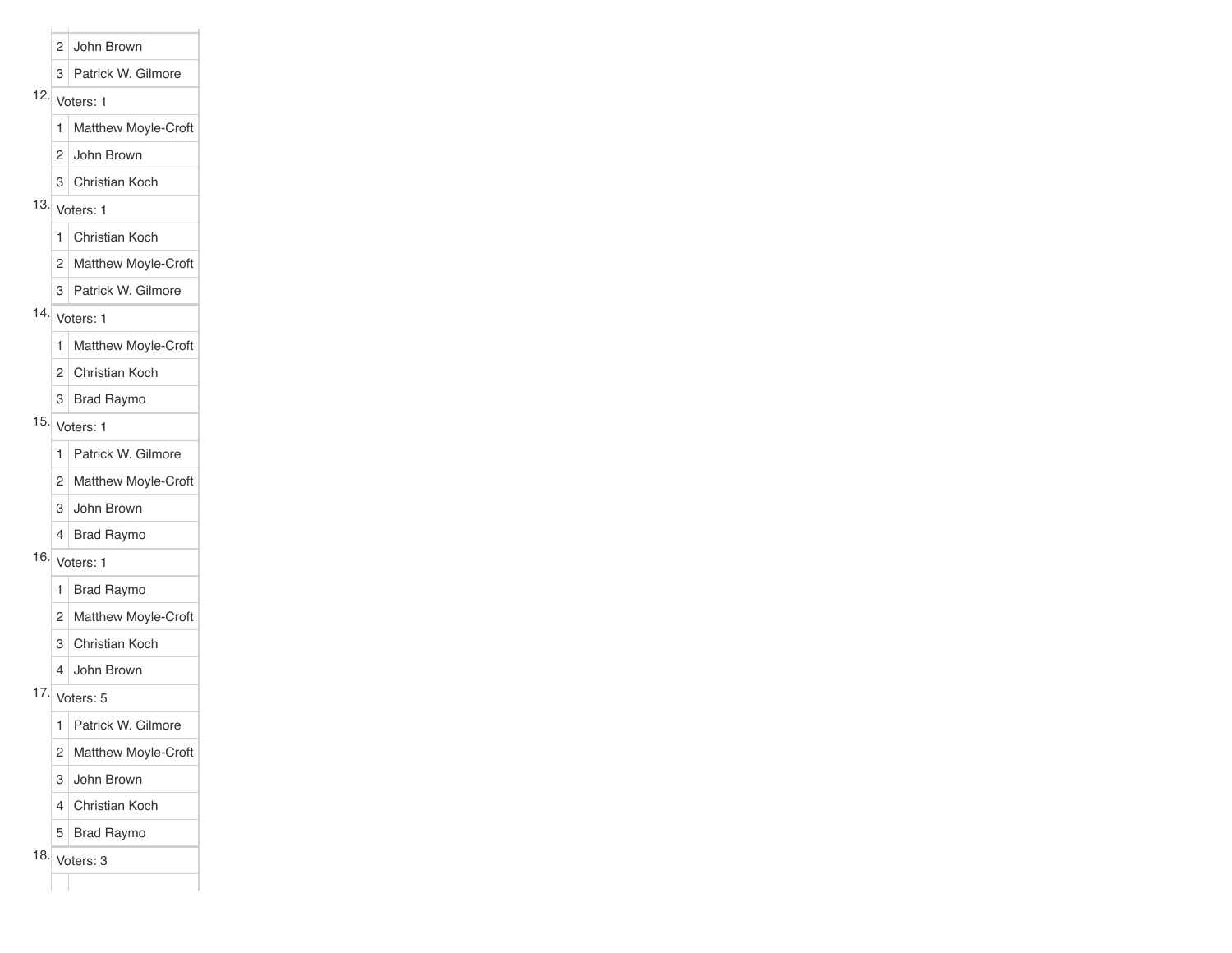- 1 Patrick W. Gilmore
- 2 Matthew Moyle-Croft
- 3 Christian Koch
- 4 John Brown
- 5 Brad Raymo
- $19.$  Voters: 3
	- 1 Christian Koch
	- 2 Brad Raymo
	- 3 Matthew Moyle-Croft
	- 4 John Brown
	- 5 Patrick W. Gilmore
- 20. Voters: 3
	- 1 Brad Raymo
	- 2 Christian Koch
	- 3 Matthew Moyle-Croft
	- 4 John Brown
	- 5 Patrick W. Gilmore
- 21. Voters: 2
	- 1 Matthew Moyle-Croft
	- 2 Patrick W. Gilmore
	- 3 Christian Koch
	- 4 John Brown
	- 5 Brad Raymo
- 22. Voters: 1
	- 1 Patrick W. Gilmore
	- 2 Christian Koch
	- 3 Matthew Moyle-Croft
	- 4 John Brown
	- 5 Brad Raymo
- $23.$  Voters: 1
	- 1 Patrick W. Gilmore
	- 2 John Brown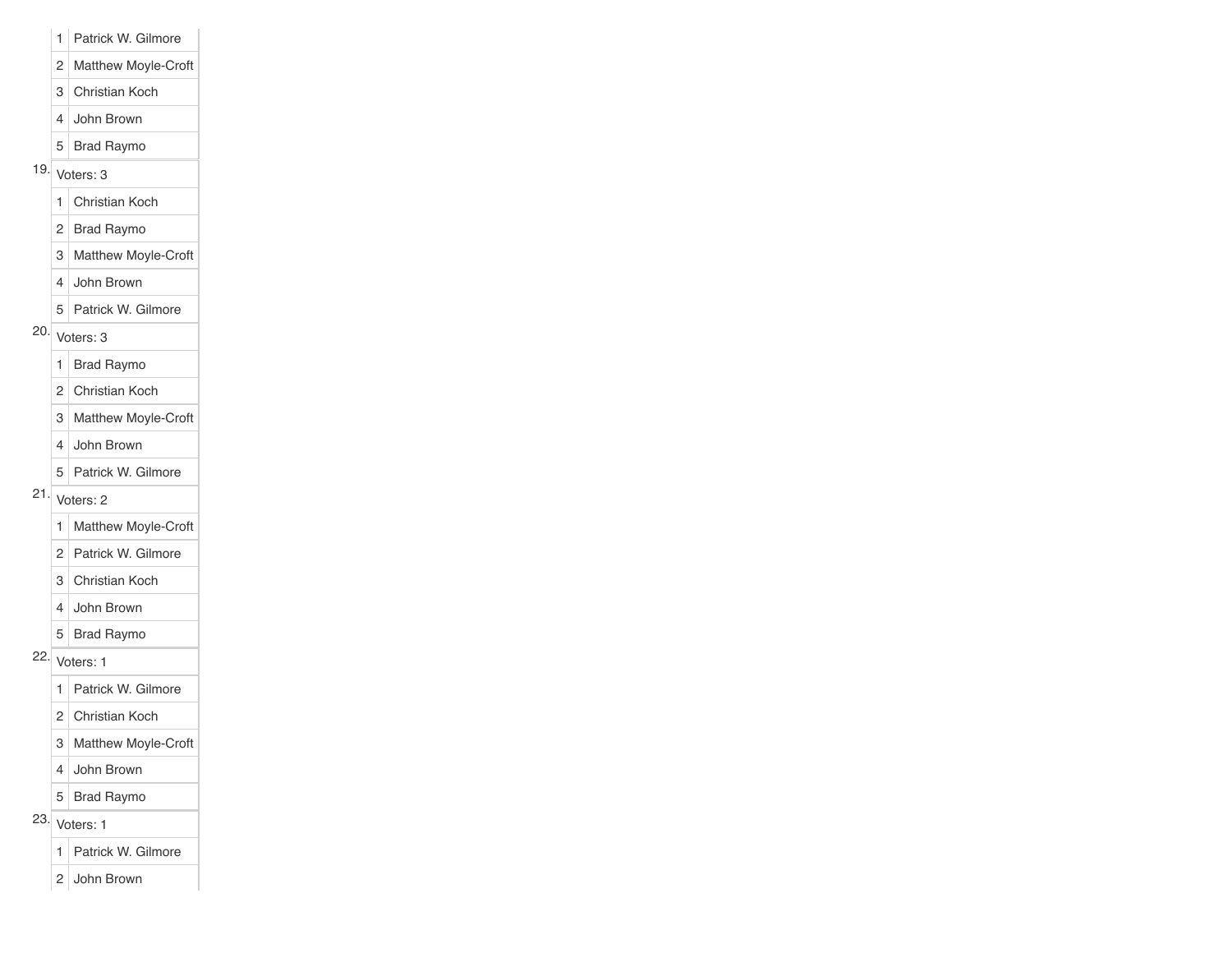- 3 Christian Koch
- 4 Matthew Moyle-Croft
- 5 Brad Raymo
- 24. Voters: 1
	- 1 Matthew Moyle-Croft
	- 2 John Brown
	- 3 Patrick W. Gilmore
	- 4 Christian Koch
	- 5 Brad Raymo
- 25. Voters: 1
	- 1 Patrick W. Gilmore
	- 2 Matthew Moyle-Croft
	- 3 Christian Koch
	- 4 Brad Raymo
	- 5 John Brown
- $26.$  Voters: 1
	- 1 Patrick W. Gilmore
	- 2 Matthew Moyle-Croft
	- 3 Brad Raymo
	- 4 Christian Koch
	- 5 John Brown
- $27.\overline{\phantom{0}}$  Voters: 1
	- 1 Christian Koch
	- 2 Matthew Moyle-Croft
	- 3 Patrick W. Gilmore
	- 4 Brad Raymo
	- 5 John Brown
- 28. Voters: 1
	- 1 Christian Koch
	- 2 Matthew Moyle-Croft
	- 3 Brad Raymo
	- 4 John Brown